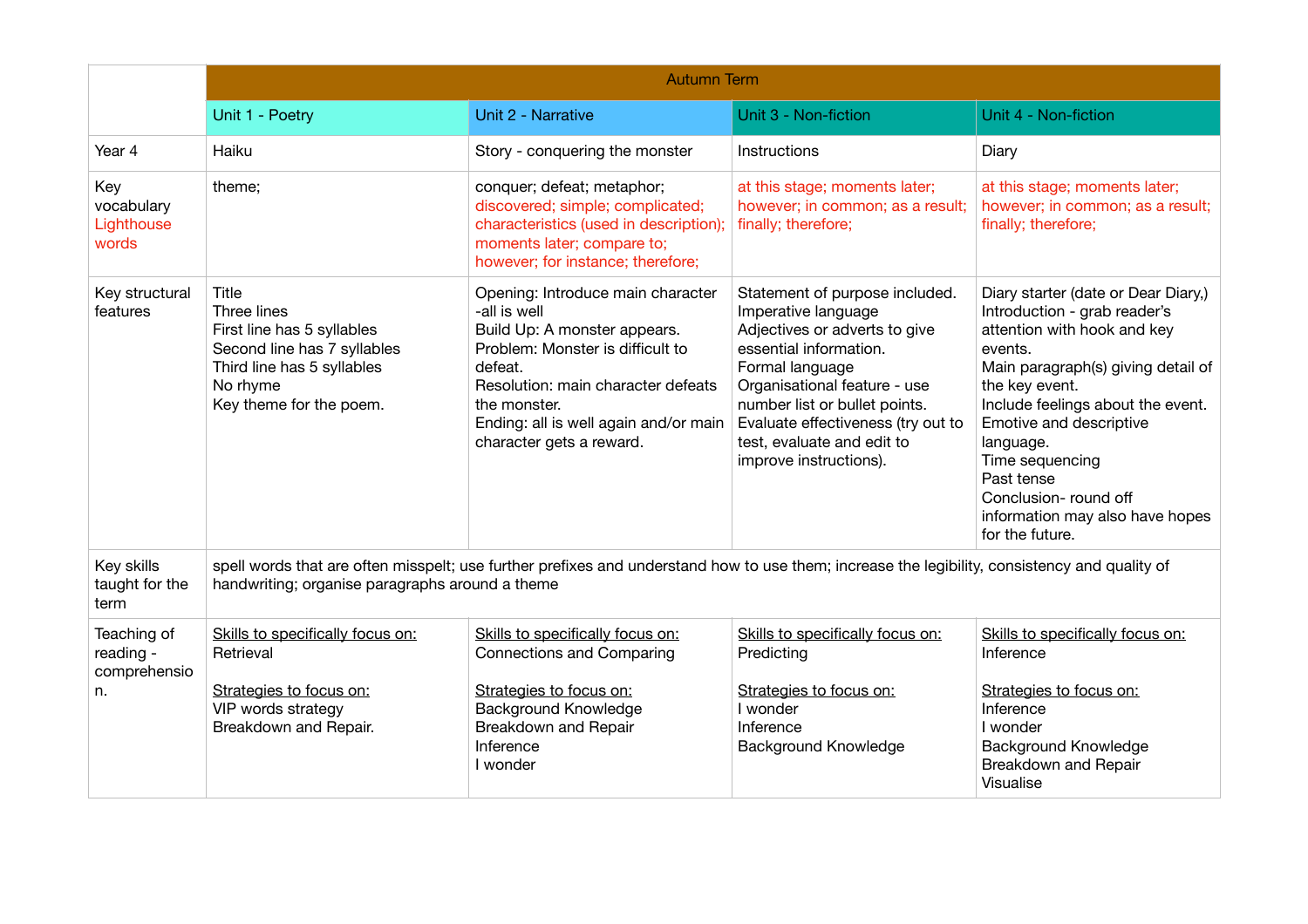|                                         | Spring Term                                                                                                                                                                                                                                                                                                                     |                                                                                                                                                                                                              |                                                                                                                                                                                                        |  |  |
|-----------------------------------------|---------------------------------------------------------------------------------------------------------------------------------------------------------------------------------------------------------------------------------------------------------------------------------------------------------------------------------|--------------------------------------------------------------------------------------------------------------------------------------------------------------------------------------------------------------|--------------------------------------------------------------------------------------------------------------------------------------------------------------------------------------------------------|--|--|
|                                         | Unit 1 - Poetry                                                                                                                                                                                                                                                                                                                 | Unit 2 - Narrative                                                                                                                                                                                           | Unit 3 - Non-fiction                                                                                                                                                                                   |  |  |
| Year 4                                  | Limmerick                                                                                                                                                                                                                                                                                                                       | Story - journey tale                                                                                                                                                                                         | Persuasive writing - public service<br>announcements/reviews/editorial                                                                                                                                 |  |  |
| Key vocabulary<br>Lighthouse words      | nonsense; rhyme; syllable;                                                                                                                                                                                                                                                                                                      | discovered; simple; complicated;<br>characteristics (used in description); at this<br>stage; moments later; however; in common;<br>for instance; explore; journey; tale; obstacle;<br>overcome;              | characteristics; compared to; however; in<br>common; similarity; for instance; closely<br>linked; as a result; on the other hand;                                                                      |  |  |
| Key structural<br>features              | Title<br>5 lines<br>Nonsense/commical content.<br>First, second and fifth lines rhyme with each<br>other with the same number of syllables<br>(typically 8-9)<br>third and forth lines rhyme with each other<br>and have same number of syllables (usually 5<br>$-6$<br>Often start with "There once was a" or<br>"There was a" | Opening: Main character goes on a journey<br>Build Up: something small goes wrong<br>Problem: something worse happens<br>Resolution: obstacles are overcome<br>Ending: main character gets there in the end  | Be informative, comparing fact and<br>opinion.<br>Plan presentation of point of view<br>Persuasive language and phrases<br>Adverbs<br>Fronted adverbials<br>Conjunctions - if, then, on the other hand |  |  |
| Key skills taught                       | place the possessive apostrophe accurately; use further prefixes and understand how to use them; apostrophe to mark plural possession;<br>inverted commas for speech; comma after fronted adverbial                                                                                                                             |                                                                                                                                                                                                              |                                                                                                                                                                                                        |  |  |
| Teaching of reading<br>- comprehension. | Skills to specifically focus on:<br>Sequencing & Summarising<br>Strategies to focus on:<br>VIP words strategy                                                                                                                                                                                                                   | Skills to specifically focus on:<br>Vocabulary & Impact on the reader/evaluation<br>Retrieval<br>Strategies to focus on:<br>VIP words strategy<br>Visualise<br>Breakdown and Repair<br>I wonder<br>Inference | Skills to specifically focus on:<br><b>Connections &amp; Comparing</b><br>Strategies to focus on:<br>Background Knowledge<br>Breakdown and Repair<br>Inference<br>I wonder                             |  |  |